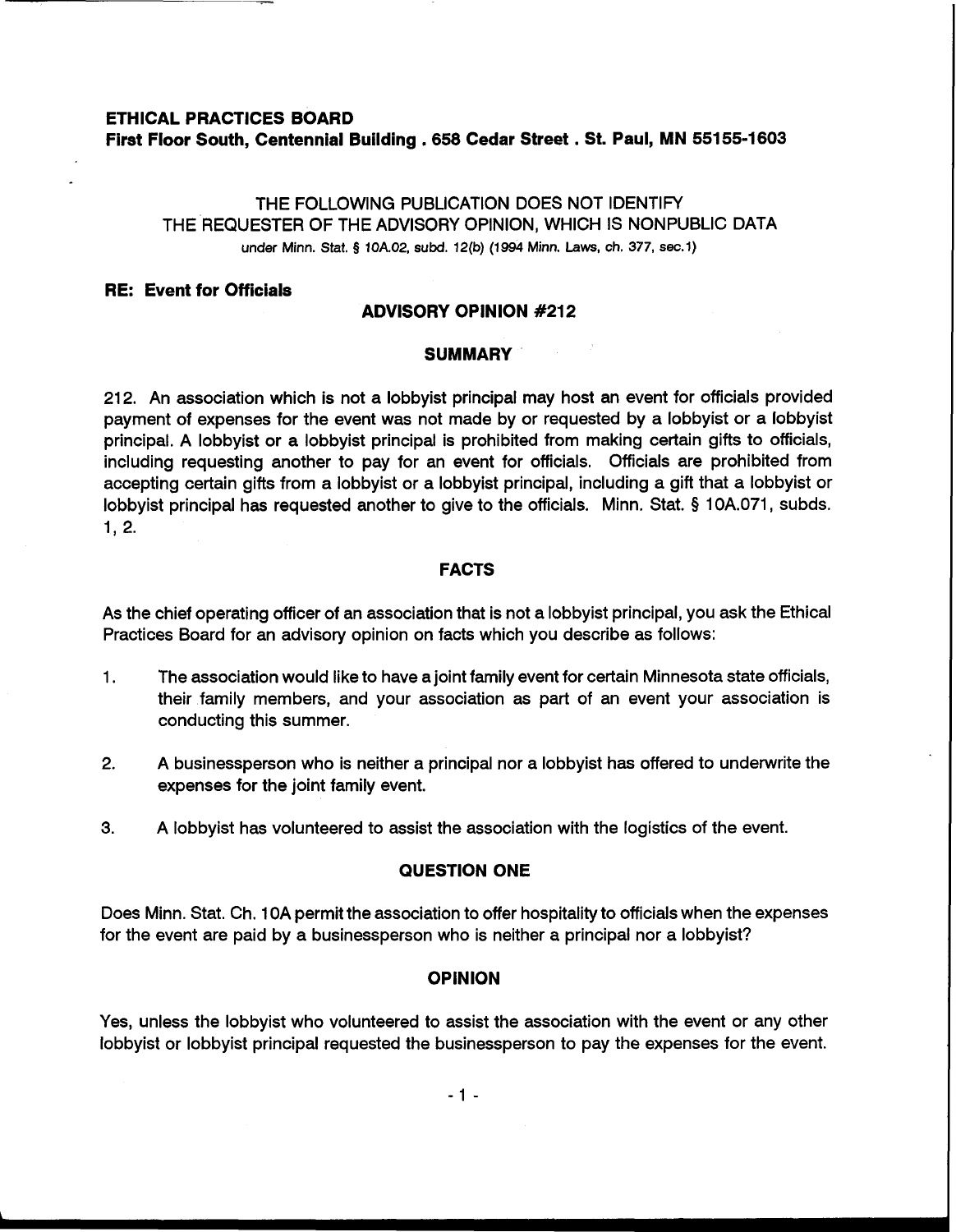A lobbyist or a lobbyist principal is prohibited from making certain gifts to officials, including requesting another to make a gift to officials. Officials are prohibited from accepting certain gifts from a lobbyist or a lobbyist principal, including a gift that a lobbyist or lobbyist principal has requested another to give to the legislators. Minn. Stat. **3** 10A.071, subds. 1 and 2.

The Ethical Practices Board refers the requester to Advisory Opinion Nos. 197, 200, and 201, in which the Board has answered similar questions. A lobbyist may provide volunteer services to assist an official; *see* Advisory Opinion No. 151 .

#### **QUESTION TWO**

On the invitation to the officials, may the association acknowledge the businessperson's generosity and the lobbyist's assistance?<br>See response to Question One, above.

#### **OPINION**

#### **QUESTION THREE**

If the association is not permitted to accept the businessperson's offer to pay the costs of the picnic, how should the association determine the amount to be charged per official to attend the event?

#### **OPINION**

Disposition of the funds of an association that is not a lobbyist principal, is not within the authority of the Ethical Practices Board. See response to Question One, above.

The Ethical Practices Board refers the requester to Advisory Opinion Nos. 159, 160, 161, 169, 171, 173, 174, 185, 193, and 195, in which the Board has addressed similar questions.

Issued:  $5/6/95$ 

Ethical Practices Board

#### **PERTINENT STATUTES**

Minn. Stat. **9** 1 OA.O1 DEFINITIONS provides:

 $-2-$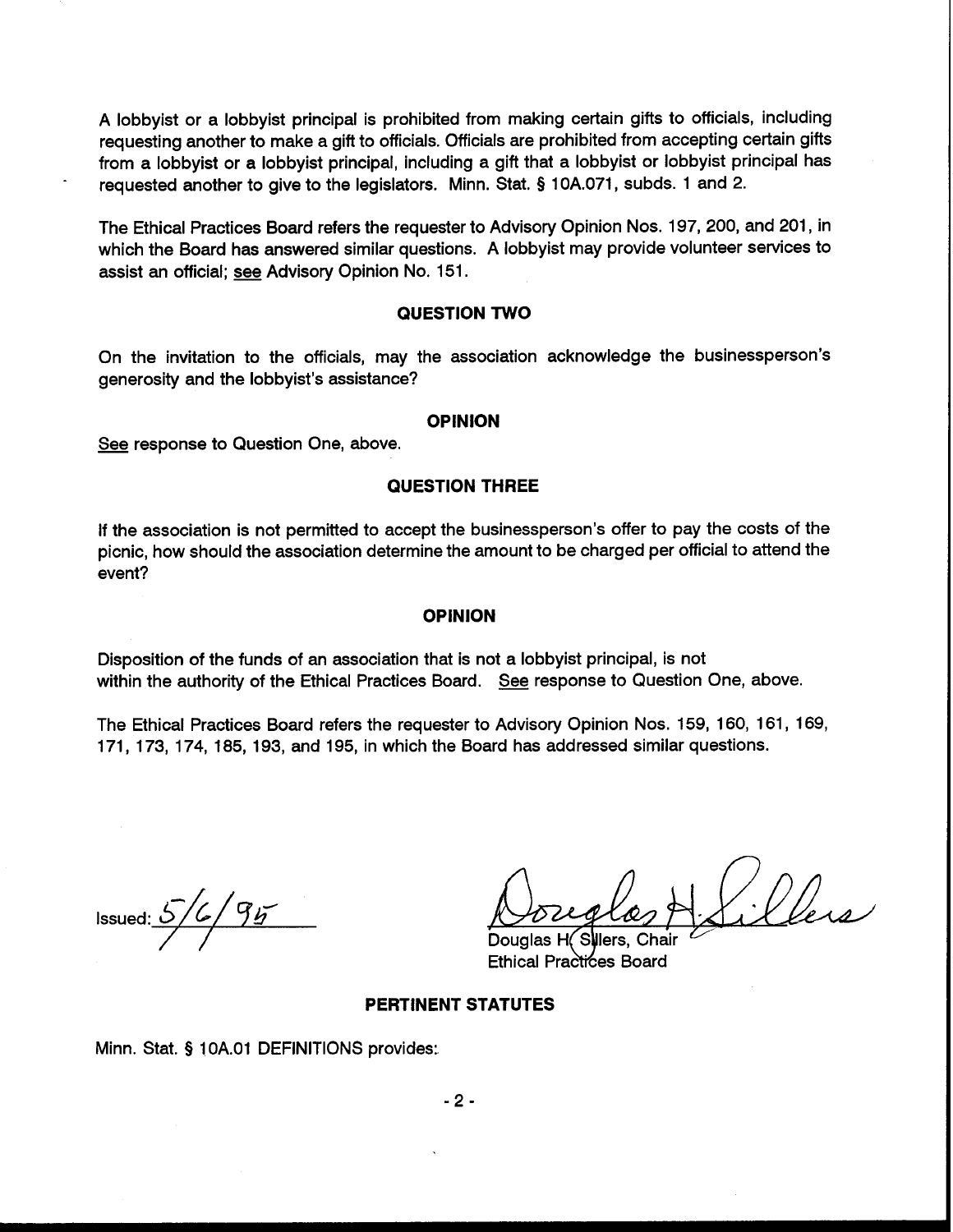Subd. 11. (a) "Lobbyist" means an individual:

(1) engaged for pay or other consideration, or authorized to spend money by another individual, association, political subdivision, or public higher education system, who spends more than five hours in any month or more than \$250, not including the individual's own travel expenses and membership dues, in any year, for the purpose of attempting to influence legislative action or administrative action, or the official action of a metropolitan governmental unit, by communicating or urging others to communicate with public or local officials.

. . .

 $\cdots$ 

. . .

Subd. 18. "Public official" means any:

(a) member of the legislature;

(b) constitutional officer in the executive branch and the officer's chief administrative deputy;

(c) member, chief administrative officer or deputy chief administrative officer of a state board or commission which has at least one of the following powers: (i) the power to adopt, amend or repeal rules, or (ii) the power to adjudicate contested cases or appeals;

(d) commissioner, deputy commissioner, or assistant commissioner of any state department as designated pursuant to section 15.01 ;

(e) individual employed in the executive branch who is authorized to adopt, amend or repeal rules or adjudicate contested cases;

(f) executive director of the state board of investment;

(g) executive director of the Indian affairs intertribal board;

(h) commissioner of the iron range resources and rehabilitation board;

(i) commissioner of mediation services;

**(j)** deputy of any official listed in clauses (e) to (i);

(k) judge of the workers' compensation court of appeals;

(I) administrative law judge or compensation judge in the state office of administrative hearings or referee in the department of jobs and training;

(m) solicitor general or deputy, assistant or special assistant attorney general;

(n) individual employed by the legislature as secretary of the senate, chief clerk of the house, revisor of statutes, or researcher, legislative analyst, or attorney in the office of senate counsel and research or house research;

(0) member, regional administrator, division director, general counsel, or operations manager of the metropolitan council;

(p) the director of the racing commission, the director of the gambling control board, the director of the state lottery, and the deputy director of the state lottery;

(q) director or the division of gambling enforcement in the department of public safety;

(r) member or executive director of the higher education facilities authority; or

(s) member of the board of directors or president of the Minnesota world trade center corporation.

(t) member or chief administrator of a metropolitan agency.

 $-3-$